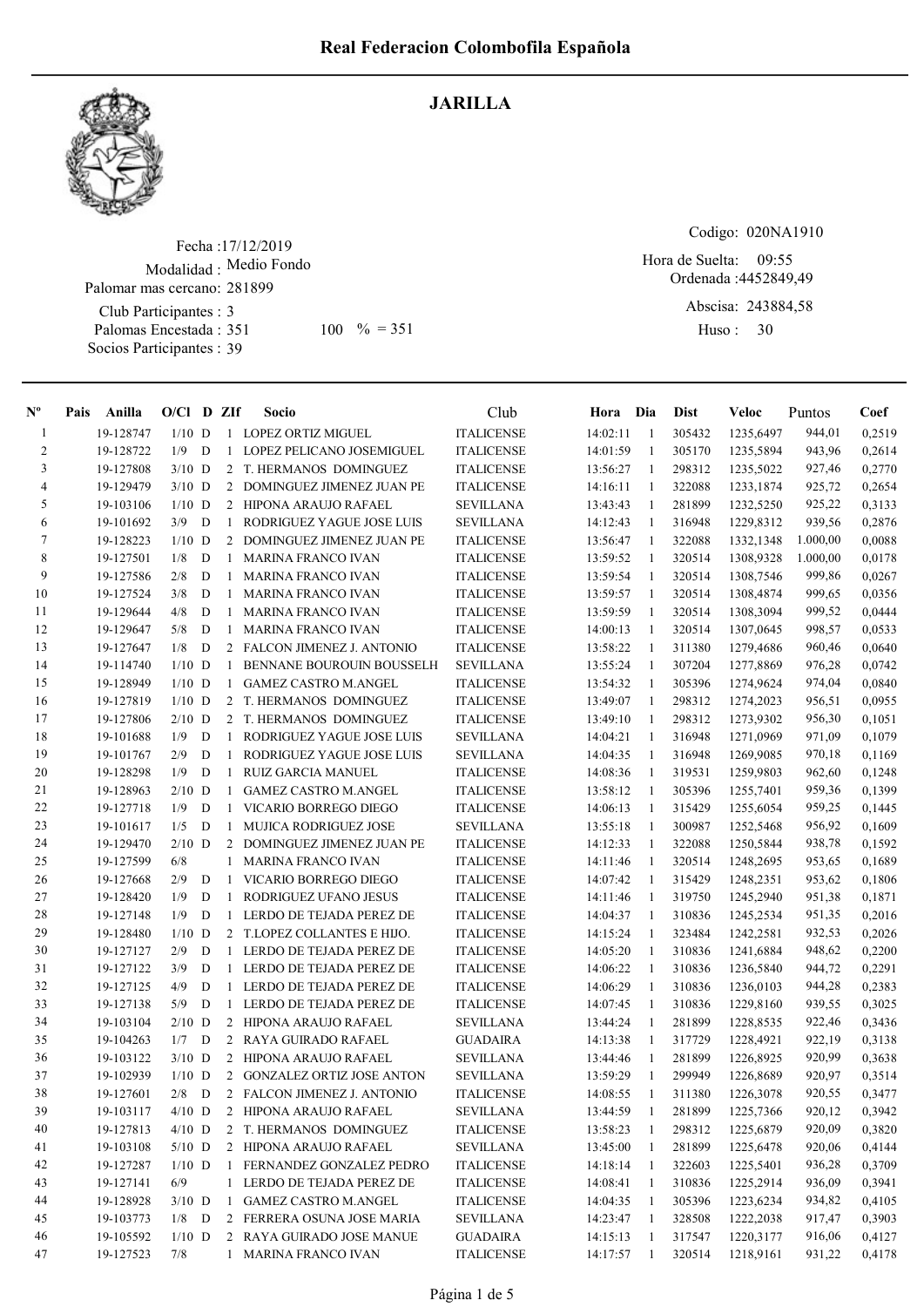|                           | JARILLA 020NA1910 17/12/2019 |                  |   |                |                                                            |                                     |                      |              |                  |                        |                  |                  |
|---------------------------|------------------------------|------------------|---|----------------|------------------------------------------------------------|-------------------------------------|----------------------|--------------|------------------|------------------------|------------------|------------------|
| $\mathbf{N}^{\mathbf{o}}$ | Anilla<br>Pais               | O/Cl D ZIf       |   |                | Socio                                                      | Club                                | Hora                 | Dia          | <b>Dist</b>      | Veloc                  | Puntos           | Coef             |
| 48                        | 19-102936                    | $2/10$ D         |   |                | 2 GONZALEZ ORTIZ JOSE ANTON                                | <b>SEVILLANA</b>                    | 14:01:27             | -1           | 299949           | 1217,0785              | 913,63           | 0,4559           |
| 49                        | 19-127673                    | $3/9$ D          |   | 1              | VICARIO BORREGO DIEGO                                      | <b>ITALICENSE</b>                   | 14:14:12             | -1           | 315429           | 1216,9329              | 929,71           | 0,4426           |
| 50                        | 19-128966                    | $4/10$ D         |   | 1              | <b>GAMEZ CASTRO M.ANGEL</b>                                | <b>ITALICENSE</b>                   | 14:07:13             | -1           | 305396           | 1210,8478              | 925,06           | 0,4664           |
| 51                        | 19-127297                    | $2/10$ D         |   | 1              | FERNANDEZ GONZALEZ PEDRO                                   | <b>ITALICENSE</b>                   | 14:21:29             | -1           | 322603           | 1210,5935              | 924,87           | 0,4504           |
| 52                        | 19-105930                    | 1/3              | D | 2              | TERRERO FRANCO DOLORES                                     | GUADAIRA                            | 14:14:43             | -1           | 312762           | 1204,2431              | 903,99           | 0,4737           |
| 53                        | 19-127142                    | 7/9              |   | 1              | LERDO DE TEJADA PEREZ DE                                   | <b>ITALICENSE</b>                   | 14:13:34             | $\mathbf{1}$ | 310836           | 1202,1503              | 918,42           | 0,4858           |
| 54                        | 19-102140                    | 1/9              | D | 2              | ALBA PEREZ MANUEL                                          | SEVILLANA                           | 14:19:22             | -1           | 317302           | 1200,2345              | 900,98           | 0,4849           |
| 55                        | 19-102438                    | 1/9              | D | -1             | <b>TANDEN HNOS. INFANTE</b>                                | <b>SEVILLANA</b>                    | 14:25:13             | -1           | 324137           | 1199,5448              | 916,42           | 0,4834           |
| 56                        | 19-128221                    | $4/10$ D         |   |                | 2 DOMINGUEZ JIMENEZ JUAN PE                                | <b>ITALICENSE</b>                   | 14:23:31             | 1            | 322088           | 1199,5084              | 900,44           | 0,4953           |
| 57                        | 19-102048                    | $1/7$ D          |   |                | 2 GONZALEZ RECACHA NATALIA                                 | <b>SEVILLANA</b>                    | 14:22:47             | 1            | 320811           | 1198,0245              | 899,32           | 0,5062           |
| 58                        | 19-102603                    | $1/10$ D         |   | 1              | <b>INFANTE MARQUEZ MIGUEL</b>                              | <b>SEVILLANA</b>                    | 14:25:54             | 1            | 324437           | 1197,6264              | 914,96           | 0,5093           |
| 59                        | 19-128995                    | $5/10$ D         |   | 1              | <b>GAMEZ CASTRO M.ANGEL</b>                                | <b>ITALICENSE</b>                   | 14:10:50             | 1            | 305396           | 1193,7303              | 911,98           | 0,5504           |
| 60                        | 19-127687                    | 4/9              | D | 1              | VICARIO BORREGO DIEGO                                      | <b>ITALICENSE</b>                   | 14:19:38             | 1            | 315429           | 1191,9473              | 910,62           | 0,5419           |
| 61                        | 19-128257                    | $5/10$ D         |   | 2              | DOMINGUEZ JIMENEZ JUAN PE                                  | <b>ITALICENSE</b>                   | 14:25:28             | 1            | 322088           | 1190,8602              | 893,94           | 0,5396           |
| 62                        | 19-104297                    | $2/7$ D          |   |                | 2 RAYA GUIRADO RAFAEL                                      | <b>GUADAIRA</b>                     | 14:22:21             | -1           | 317729           | 1188,4384              | 892,13           | 0,5559           |
| 63                        | 19-127065                    | $1/10$ D         |   | -1             | ARENAS GUTIERREZ MIGUEL                                    | <b>ITALICENSE</b>                   | 14:09:57             | -1           | 302870           | 1187,9584              | 907,57           | 0,5926           |
| 64                        | 19-128253                    | 6/10             |   | $\overline{2}$ | DOMINGUEZ JIMENEZ JUAN PE                                  | <b>ITALICENSE</b>                   | 14:26:16             | -1           | 322088           | 1187,3482              | 891,31           | 0,5661           |
| 65                        | 19-984274                    | $1/4$ D          |   |                | 2 PAVON TORO MAXIMO                                        | GUADAIRA                            | 14:32:29             | $\mathbf{1}$ | 328891           | 1185,2640              | 889,74           | 0,5631           |
| 66                        | 19-102658                    | 1/7              | D | 1              | <b>INFANTE VAYQUEZ AMPARO</b>                              | SEVILLANA                           | 14:28:47             | 1            | 324437           | 1185,0137              | 905,32           | 0,5796           |
| 67                        | 19-127270                    | $2/10$ D         |   | 1              | <b>LOPEZ ORTIZ MIGUEL</b>                                  | <b>ITALICENSE</b>                   | 14:13:01             | 1            | 305432           | 1183,7685              | 904,37           | 0,6250           |
| 68                        | 19-127686                    | $5/9$ D          |   | 1              | VICARIO BORREGO DIEGO                                      | <b>ITALICENSE</b>                   | 14:21:47             | 1            | 315429           | 1182,3415              | 903,28           | 0,6142           |
| 69                        | 19-125866                    | $3/10$ D         |   | -1             | FERNANDEZ GONZALEZ PEDRO                                   | <b>ITALICENSE</b>                   | 14:28:05             | 1            | 322603           | 1181,3354              | 902,51           | 0,6094           |
| 70                        | 19-102613                    | $2/10$ D         |   | 1              | <b>INFANTE MARQUEZ MIGUEL</b>                              | <b>SEVILLANA</b>                    | 14:30:14             | 1            | 324437           | 1178,7707              | 900,55           | 0,6147           |
| 71                        | 19-101664                    | $2/5$ D          |   | 1              | <b>MUJICA RODRIGUEZ JOSE</b>                               | <b>SEVILLANA</b>                    | 14:11:33             | 1            | 300987           | 1173,2099              | 896,31           | 0,6721           |
| 72                        | 19-101555                    | $2/10$ D         |   | 1              | BENNANE BOUROUIN BOUSSELH                                  | SEVILLANA                           | 14:17:07             | 1            | 307204           | 1172,0125              | 895,39           | 0,6677           |
| 73                        | 19-114750                    | $3/10$ D         |   | -1             | BENNANE BOUROUIN BOUSSELH                                  | SEVILLANA                           | 14:17:16             | 1            | 307204           | 1171,3421              | 894,88           | 0,6770           |
| 74                        | 19-101691                    | 4/9              | D | 1              | RODRIGUEZ YAGUE JOSE LUIS                                  | SEVILLANA                           | 14:25:37             | -1           | 316948           | 1171,2065              | 894,77           | 0,6652           |
| 75                        | 19-101710                    | 5/9              | D | 1              | RODRIGUEZ YAGUE JOSE LUIS                                  | SEVILLANA                           | 14:25:49             | -1           | 316948           | 1170,3416              | 894,11           | 0,6742           |
| 76                        | 19-127036                    | $2/10$ D         |   | -1             | ARENAS GUTIERREZ MIGUEL                                    | <b>ITALICENSE</b>                   | 14:14:15             | -1           | 302870           | 1168,2546              | 892,52           | 0,7149           |
| 77<br>78                  | 19-103105                    | 6/10<br>$2/10$ D |   | $\overline{2}$ | HIPONA ARAUJO RAFAEL                                       | <b>SEVILLANA</b>                    | 13:56:49             | $\mathbf{1}$ | 281899           | 1165,7550              | 875,10           | 0,7782           |
| 79                        | 19-104277<br>19-129266       | 2/7              | D | 2              | RAYA GUIRADO JOSE MANUE                                    | <b>GUADAIRA</b><br><b>SEVILLANA</b> | 14:27:57             | -1<br>1      | 317547           | 1163,3889              | 873,32           | 0,6998<br>0,6937 |
| 80                        | 19-127262                    | 2/9              | D | 1<br>1         | <b>INFANTE VAYQUEZ AMPARO</b><br>LOPEZ PELICANO JOSEMIGUEL | <b>ITALICENSE</b>                   | 14:34:30<br>14:18:17 | 1            | 324437<br>305170 | 1160,7764              | 886,81           | 0,7469           |
| 81                        | 19-102144                    | 2/9              | D |                | 2 ALBA PEREZ MANUEL                                        | SEVILLANA                           | 14:29:38             | -1           | 317302           | 1159,0935<br>1155,3659 | 885,52<br>867,30 | 0,7273           |
| 82                        | 19-127245                    | $3/10$ D         |   | 1              | <b>LOPEZ ORTIZ MIGUEL</b>                                  | <b>ITALICENSE</b>                   | 14:20:12             | -1           | 305432           | 1151,7044              | 879,88           | 0,7649           |
| 83                        | 19-128752                    | $4/10$ D         |   | 1              | LOPEZ ORTIZ MIGUEL                                         | <b>ITALICENSE</b>                   | 14:20:16             | 1            | 305432           | 1151,4149              | 879,65           | 0,7742           |
| 84                        | 19-104163                    | 1/8              | D | 2              | TORO FERNANDEZ MANUEL                                      | <b>GUADAIRA</b>                     | 14:41:35             | -1           | 328891           | 1147,6278              | 861,49           | 0,7276           |
| 85                        | 19-114724                    | $4/10$ D         |   | 1              | BENNANE BOUROUIN BOUSSELH                                  | SEVILLANA                           | 14:22:48             | -1           | 307204           | 1147,1397              | 876,39           | 0,7883           |
| 86                        | 19-127252                    | $3/9$ D          |   | 1              | LOPEZ PELICANO JOSEMIGUEL                                  | <b>ITALICENSE</b>                   | 14:21:53             | 1            | 305170           | 1143,4584              | 873,58           | 0,8029           |
| 87                        | 19-115053                    | $1/10$ D         |   |                | 2 TANDEN ALFONSO Y SOBRINO                                 | <b>SEVILLANA</b>                    | 14:35:44             | -1           | 320811           | 1142,7606              | 857,84           | 0,7726           |
| 88                        | 19-102331                    | $2/9$ D          |   | -1             | <b>TANDEN HNOS. INFANTE</b>                                | <b>SEVILLANA</b>                    | 14:39:18             | -1           | 324137           | 1140,1231              | 871,03           | 0,7735           |
| 89                        | 19-104251                    | $3/10$ D         |   |                | 2 RAYA GUIRADO JOSE MANUE                                  | <b>GUADAIRA</b>                     | 14:34:08             | -1           | 317547           | 1137,6176              | 853,98           | 0,7985           |
| 90                        | 19-127265                    | $5/10$ D         |   | $\mathbf{1}$   | <b>LOPEZ ORTIZ MIGUEL</b>                                  | <b>ITALICENSE</b>                   | 14:23:43             | $\mathbf{1}$ | 305432           | 1136,6321              | 868,36           | 0,8395           |
| 91                        | 19-127695                    | 6/9              |   | 1              | VICARIO BORREGO DIEGO                                      | <b>ITALICENSE</b>                   | 14:32:57             | 1            | 315429           | 1134,8408              | 866,99           | 0,8219           |
| 92                        | 19-128951                    | 6/10             |   | $\mathbf{1}$   | <b>GAMEZ CASTRO M.ANGEL</b>                                | <b>ITALICENSE</b>                   | 14:24:19             | 1            | 305396           | 1133,9662              | 866,32           | 0,8583           |
| 93                        | 19-104275                    | $4/10$ D         |   |                | 2 RAYA GUIRADO JOSE MANUE                                  | <b>GUADAIRA</b>                     | 14:35:08             | -1           | 317547           | 1133,5566              | 850,93           | 0,8344           |
| 94                        | 19-104253                    | $5/10$ D         |   |                | 2 RAYA GUIRADO JOSE MANUE                                  | <b>GUADAIRA</b>                     | 14:35:12             | -1           | 317547           | 1133,2869              | 850,72           | 0,8434           |
| 95                        | 19-127296                    | $4/10$ D         |   | 1              | FERNANDEZ GONZALEZ PEDRO                                   | <b>ITALICENSE</b>                   | 14:40:38             | -1           | 322603           | 1129,4305              | 862,86           | 0,8390           |
| 96                        | 19-102088                    | $2/7$ D          |   |                | 2 GONZALEZ RECACHA NATALIA                                 | <b>SEVILLANA</b>                    | 14:39:29             | 1            | 320811           | 1127,6970              | 846,53           | 0,8525           |
| 97                        | 19-128721                    | $4/9$ D          |   | 1              | LOPEZ PELICANO JOSEMIGUEL                                  | <b>ITALICENSE</b>                   | 14:25:41             | 1            | 305170           | 1127,4059              | 861,31           | 0,9056           |
| 98                        | 19-127005                    | $3/10$ D         |   | 1              | ARENAS GUTIERREZ MIGUEL                                    | <b>ITALICENSE</b>                   | 14:24:04             | 1            | 302870           | 1125,6318              | 859,96           | 0,9219           |
| 99                        | 19-127011                    | $4/10$ D         |   | 1              | ARENAS GUTIERREZ MIGUEL                                    | <b>ITALICENSE</b>                   | 14:24:11             | -1           | 302870           | 1125,1440              | 859,58           | 0,9313           |
| 100                       | 19-127616                    | $3/8$ D          |   |                | 2 FALCON JIMENEZ J. ANTONIO                                | <b>ITALICENSE</b>                   | 14:32:37             | -1           | 311380           | 1121,6185              | 841,97           | 0,9150           |
| 101                       | 19-127256                    | $5/9$ D          |   | -1             | LOPEZ PELICANO JOSEMIGUEL                                  | <b>ITALICENSE</b>                   | 14:28:19             | -1           | 305170           | 1116,5437              | 853,01           | 0,9429           |
| 102                       | 19-105571                    | 6/10             |   |                | 2 RAYA GUIRADO JOSE MANUE                                  | <b>GUADAIRA</b>                     | 14:39:30             | -1           | 317547           | 1116,1582              | 837,87           | 0,9151           |
| 103                       | 19-114718                    | $5/10$ D         |   | -1             | BENNANE BOUROUIN BOUSSELH                                  | <b>SEVILLANA</b>                    | 14:30:16             | -1           | 307204           | 1116,0233              | 852,62           | 0,9552           |
| 104                       | 19-104293                    | 7/10             |   |                | 2 RAYA GUIRADO JOSE MANUE                                  | <b>GUADAIRA</b>                     | 14:39:34             | 1            | 317547           | 1115,8967              | 837,67           | 0,9331           |
| 105                       | 19-102411                    | $3/9$ D          |   | -1             | TANDEN HNOS. INFANTE                                       | <b>SEVILLANA</b>                    | 14:45:38             | -1           | 324137           | 1115,2781              | 852,05           | 0,9229           |
| 106                       | 19-128280                    | 2/9              | D | 1              | RUIZ GARCIA MANUEL                                         | <b>ITALICENSE</b>                   | 14:41:34             | -1           | 319531           | 1115,0320              | 851,86           | 0,9451           |
| 107                       | 19-102514                    | 4/9              | D | 1              | TANDEN HNOS. INFANTE                                       | <b>SEVILLANA</b>                    | 14:45:43             | -1           | 324137           | 1114,9584              | 851,80           | 0,9405           |
| 108                       | 19-128424                    | 2/9              | D | $\mathbf{1}$   | RODRIGUEZ UFANO JESUS                                      | <b>ITALICENSE</b>                   | 14:43:39             | 1            | 319750           | 1107,7429              | 846,29           | 0,9623           |
| 109                       | 19-104960                    | $1/6$ D          |   | $\overline{2}$ | SANABRIA VEGA RAFAEL                                       | <b>GUADAIRA</b>                     | 14:40:55             | -1           | 314052           | 1098,4040              | 824,54           | 0,9888           |
| 110                       | 19-102583                    | $3/10$ D         |   | 1              | INFANTE MARQUEZ MIGUEL                                     | SEVILLANA                           | 14:50:39             | 1            | 324437           | 1097,3685              | 838,36           | 0,9660           |
| 111                       | 19-102607                    | $4/10$ D         |   | 1              | <b>INFANTE MARQUEZ MIGUEL</b>                              | <b>SEVILLANA</b>                    | 14:50:41             | -1           | 324437           | 1097,2448              | 838,27           | 0,9747           |
| 112                       | 19-103788                    | $2/8$ D          |   |                | 2 FERRERA OSUNA JOSE MARIA                                 | <b>SEVILLANA</b>                    | 14:54:45             | -1           | 328508           | 1095,9399              | 822,69           | 0,9713           |
| 113                       | 19-102011                    | $2/10$ D         |   |                | 2 TANDEN ALFONSO Y SOBRINO                                 | <b>SEVILLANA</b>                    | 14:48:13             | -1           | 320811           | 1094,1090              | 821,32           | 1,0035           |
| 114                       | 19-984272                    | $2/4$ D          |   |                | 2 PAVON TORO MAXIMO                                        | <b>GUADAIRA</b>                     | 14:56:31             | -1           | 328891           | 1090,7888              | 818,82           | 0,9875           |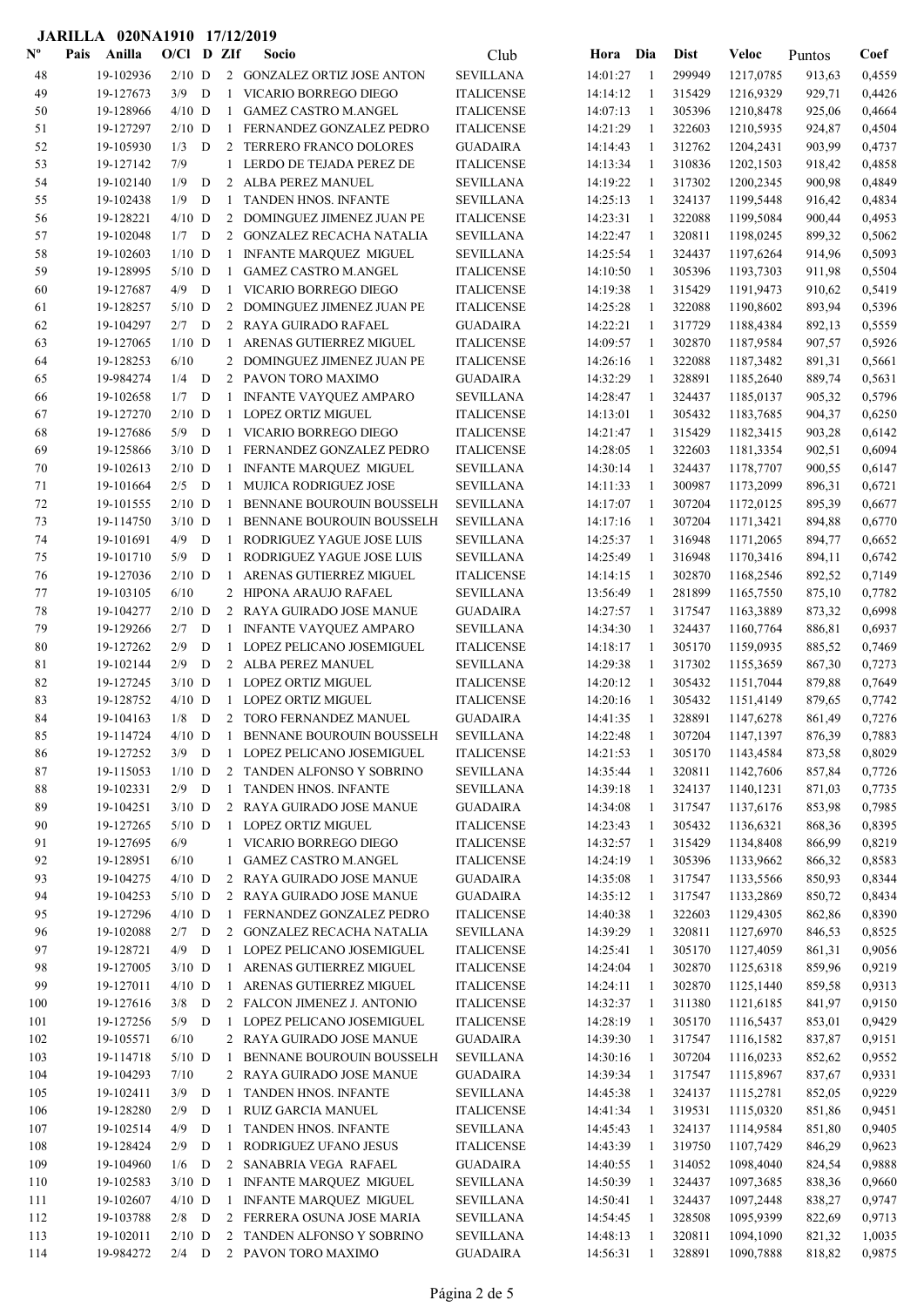| $\mathbf{N}^{\mathbf{o}}$ | Pais | Anilla                  | O/Cl            |   | D ZIf             | Socio                                             | Club                                 | Hora                 | Dia          | <b>Dist</b>      | Veloc                  | Puntos           | Coef             |
|---------------------------|------|-------------------------|-----------------|---|-------------------|---------------------------------------------------|--------------------------------------|----------------------|--------------|------------------|------------------------|------------------|------------------|
| 115                       |      | 19-102101               | 3/9             | D |                   | 2 ALBA PEREZ MANUEL                               | <b>SEVILLANA</b>                     | 14:45:58             | -1           | 317302           | 1090,5098              | 818,61           | 1,0326           |
| 116                       |      | 19-127708               | 7/9             |   | 1                 | VICARIO BORREGO DIEGO                             | <b>ITALICENSE</b>                    | 14:44:25             | 1            | 315429           | 1089,8785              | 832,64           | 1,0477           |
| 117                       |      | 19-128409               | 3/9             | D | -1                | RODRIGUEZ UFANO JESUS                             | <b>ITALICENSE</b>                    | 14:49:21             | -1           | 319750           | 1086,2918              | 829,90           | 1,0425           |
| 118                       |      | 19-104034               | 1/9             | D | 2                 | CARRANZA ARTEAGA FRANCIS                          | <b>GUADAIRA</b>                      | 14:43:18             | -1           | 312762           | 1084,8491              | 814,36           | 1,0749           |
| 119                       |      | 19-127274               | 6/10            |   | 1                 | LOPEZ ORTIZ MIGUEL                                | <b>ITALICENSE</b>                    | 14:36:50             | $\mathbf{1}$ | 305432           | 1083,7327              | 827,95           | 1,1100           |
| 120                       |      | 19-104132               | 2/8             | D | 2                 | TORO FERNANDEZ MANUEL                             | <b>GUADAIRA</b>                      | 14:59:24             | $\mathbf{1}$ | 328891           | 1080,4566              | 811,07           | 1,0395           |
| 121                       |      | 19-984273               | 3/4             | D | 2                 | PAVON TORO MAXIMO                                 | <b>GUADAIRA</b>                      | 14:59:29             | 1            | 328891           | 1080,1609              | 810,84           | 1,0482           |
| 122                       |      | 19-128920               | 7/10            |   | 1                 | <b>GAMEZ CASTRO M.ANGEL</b>                       | <b>ITALICENSE</b>                    | 14:39:21             | 1            | 305396           | 1074,0144              | 820,52           | 1,1381           |
| 123                       |      | 19-102983               | $3/10$ D        |   | 2                 | <b>GONZALEZ ORTIZ JOSE ANTON</b>                  | <b>SEVILLANA</b>                     | 14:35:04             | 1            | 299949           | 1070,9914              | 803,96           | 1,1683           |
| 124                       |      | 19-127016               | $5/10$ D        |   | 1                 | ARENAS GUTIERREZ MIGUEL                           | <b>ITALICENSE</b>                    | 14:40:37             | $\mathbf{1}$ | 302870           | 1060,4073              | 810,13           | 1,1664           |
| 125                       |      | 19-102029               | $3/10$ D        |   |                   | 2 TANDEN ALFONSO Y SOBRINO                        | <b>SEVILLANA</b>                     | 14:59:11             | 1            | 320811           | 1054,6633              | 791,70           | 1,1101           |
| 126                       |      | 19-127253               | 7/10            |   |                   | 1 LOPEZ ORTIZ MIGUEL                              | <b>ITALICENSE</b>                    | 14:44:58             | 1            | 305432           | 1053,3349              | 804,72           | 1,1753           |
| 127                       |      | 19-127031               | 6/10            |   |                   | 1 ARENAS GUTIERREZ MIGUEL                         | <b>ITALICENSE</b>                    | 14:42:42             | 1            | 302870           | 1052,7285              | 804,26           | 1,1946           |
| 128                       |      | 19-114766               | 6/10            |   | 1                 | BENNANE BOUROUIN BOUSSELH                         | <b>SEVILLANA</b>                     | 14:46:55             | $\mathbf{1}$ | 307204           | 1052,3688              | 803,98           | 1,1871           |
| 129                       |      | 19-984265               | 4/4             | D | 2                 | PAVON TORO MAXIMO                                 | <b>GUADAIRA</b>                      | 15:09:16             | -1           | 328891           | 1046,5348              | 785,60           | 1,1175           |
| 130                       |      | 19-128252               | 7/10            |   | $\overline{c}$    | DOMINGUEZ JIMENEZ JUAN PE                         | <b>ITALICENSE</b>                    | 15:03:27             | -1           | 322088           | 1044,2146              | 783,86           | 1,1499           |
| 131                       |      | 19-102981               | $4/10$ D        |   | 2                 | <b>GONZALEZ ORTIZ JOSE ANTON</b>                  | <b>SEVILLANA</b>                     | 14:44:05             | $\mathbf{1}$ | 299949           | 1037,5866              | 778,89           | 1,2443           |
| 132                       |      | 19-152027               | $4/10$ D        |   | 2                 | TANDEN ALFONSO Y SOBRINO                          | <b>SEVILLANA</b>                     | 15:04:43             | $\mathbf{1}$ | 320811           | 1035,8209              | 777,56           | 1,1722           |
| 133                       |      | 19-114715               | 7/10            |   | 1                 | BENNANE BOUROUIN BOUSSELH                         | <b>SEVILLANA</b>                     | 14:51:54             | 1            | 307204           | 1034,7053              | 790,49           | 1,2334           |
| 134<br>135                |      | 19-9200225<br>19-127004 | $3/8$ D<br>7/10 |   | 2<br>$\mathbf{1}$ | TORO FERNANDEZ MANUEL<br>ARENAS GUTIERREZ MIGUEL  | <b>GUADAIRA</b><br><b>ITALICENSE</b> | 15:12:57<br>14:52:10 | 1<br>1       | 328891<br>302870 | 1034,4111<br>1019,1924 | 776,50           | 1,1608           |
| 136                       |      | 19-127154               | 8/9             |   |                   | 1 LERDO DE TEJADA PEREZ DE                        | <b>ITALICENSE</b>                    | 15:02:30             | 1            | 310836           | 1010,8488              | 778,64<br>772,26 | 1,2699<br>1,2465 |
| 137                       |      | 19-127315               | $5/10$ D        |   |                   | 1 FERNANDEZ GONZALEZ PEDRO                        | <b>ITALICENSE</b>                    | 15:16:11             | -1           | 322603           | 1004,4201              | 767,35           | 1,2099           |
| 138                       |      | 19-127640               | 4/8             | D |                   | 2 FALCON JIMENEZ J. ANTONIO                       | <b>ITALICENSE</b>                    | 15:07:37             | -1           | 311380           | 996,0441               | 747,70           | 1,2626           |
| 139                       |      | 19-129262               | 3/7             | D |                   | 1 INFANTE VAYQUEZ AMPARO                          | <b>SEVILLANA</b>                     | 15:22:35             | 1            | 324437           | 990,3953               | 756,64           | 1,2206           |
| 140                       |      | 19-128408               | 4/9             | D | 1                 | RODRIGUEZ UFANO JESUS                             | <b>ITALICENSE</b>                    | 15:18:47             | 1            | 319750           | 987,5431               | 754,46           | 1,2474           |
| 141                       |      | 19-127821               | $5/10$ D        |   |                   | 2 T. HERMANOS DOMINGUEZ                           | <b>ITALICENSE</b>                    | 14:59:08             | -1           | 298312           | 980,8593               | 736,30           | 1,3466           |
| 142                       |      | 19-103785               | 3/8             | D | $\overline{2}$    | FERRERA OSUNA JOSE MARIA                          | <b>SEVILLANA</b>                     | 15:30:01             | 1            | 328508           | 980,5721               | 736,09           | 1,2315           |
| 143                       |      | 19-104026               | 2/9             | D |                   | 2 CARRANZA ARTEAGA FRANCIS                        | <b>GUADAIRA</b>                      | 15:14:19             | $\mathbf{1}$ | 312762           | 979,4728               | 735,26           | 1,3026           |
| 144                       |      | 19-104028               | 3/9             | D | 2                 | CARRANZA ARTEAGA FRANCIS                          | <b>GUADAIRA</b>                      | 15:15:03             | $\mathbf{1}$ | 312762           | 977,2286               | 733,58           | 1,3117           |
| 145                       |      | 19-128479               | $2/10$ D        |   | 2                 | T.LOPEZ COLLANTES E HIJO.                         | <b>ITALICENSE</b>                    | 15:26:53             | -1           | 323484           | 974,6919               | 731,67           | 1,2771           |
| 146                       |      | 19-104231               | 8/10            |   |                   | 2 RAYA GUIRADO JOSE MANUE                         | <b>GUADAIRA</b>                      | 15:22:15             | 1            | 317547           | 970,3499               | 728,41           | 1,3099           |
| 147                       |      | 19-105545               | 4/9             | D | 2                 | ALBA PEREZ MANUEL                                 | <b>SEVILLANA</b>                     | 15:23:08             | 1            | 317302           | 966,9911               | 725,89           | 1,3199           |
| 148                       |      | 19-128460               | 5/9             | D | $\mathbf{1}$      | RODRIGUEZ UFANO JESUS                             | <b>ITALICENSE</b>                    | 15:26:01             | 1            | 319750           | 965,9634               | 737,97           | 1,3187           |
| 149                       |      | 19-105388               | 1/1             | D |                   | 2 ROLDAN SOLIS AQUILINO                           | <b>GUADAIRA</b>                      | 15:20:09             | 1            | 314076           | 965,9419               | 725,10           | 1,3516           |
| 150                       |      | 19-127307               | 6/10            |   |                   | 1 FERNANDEZ GONZALEZ PEDRO                        | <b>ITALICENSE</b>                    | 15:30:50             | 1            | 322603           | 960,6045               | 733,88           | 1,3247           |
| 151                       |      | 19-129255               | $5/10$ D        |   | 1                 | <b>INFANTE MARQUEZ MIGUEL</b>                     | <b>SEVILLANA</b>                     | 15:33:46             | 1            | 324437           | 957,7005               | 731,66           | 1,3260           |
| 152                       |      | 19-103116               | 7/10            |   |                   | 2 HIPONA ARAUJO RAFAEL                            | <b>SEVILLANA</b>                     | 14:49:56             | $\mathbf{1}$ | 281899           | 955,8058               | 717,49           | 1,5362           |
| 153                       |      | 19-104323               | 9/10            |   |                   | 2 RAYA GUIRADO JOSE MANUE                         | <b>GUADAIRA</b>                      | 15:27:51             | 1            | 317547           | 954,0243               | 716,16           | 1,3727           |
| 154                       |      | 19-102103               | 10/10           |   |                   | 2 RAYA GUIRADO JOSE MANUE                         | <b>GUADAIRA</b>                      | 15:27:58             | $\mathbf{1}$ | 317547           | 953,6901               | 715,91           | 1,3817           |
| 155                       |      | 19-128726               | 6/9             |   | $\mathbf{1}$      | LOPEZ PELICANO JOSEMIGUEL                         | <b>ITALICENSE</b>                    | 15:15:33             | -1           | 305170           | 952,0200               | 727,32           | 1,4470           |
| 156                       |      | 19-128472               | $3/10$ D        |   | 2                 | T.LOPEZ COLLANTES E HIJO.                         | <b>ITALICENSE</b>                    | 15:34:59             | $\mathbf{1}$ | 323484           | 951,4702               | 714,24           | 1,3739           |
| 157                       |      | 19-103762               | $4/8$ D         |   |                   | 2 FERRERA OSUNA JOSE MARIA                        | <b>SEVILLANA</b>                     | 15:42:58             | $\mathbf{1}$ | 328508           | 944,0789               | 708,69           | 1,3616           |
| 158                       |      | 19-102961               | $5/10$ D        |   |                   | 2 GONZALEZ ORTIZ JOSE ANTON                       | <b>SEVILLANA</b>                     | 15:14:44             | 1            | 299949           | 938,1224               | 704,22           | 1,5007           |
| 159                       |      | 19-104050               | $4/9$ D         |   | $\overline{2}$    | CARRANZA ARTEAGA FRANCIS                          | <b>GUADAIRA</b>                      | 15:30:17             | 1            | 312762           | 932,8290               | 700,25           | 1,4484           |
| 160                       |      | 19-128486               | $4/10$ D        |   |                   | 2 T.LOPEZ COLLANTES E HIJO.                       | <b>ITALICENSE</b>                    | 15:42:01             | $\mathbf{1}$ | 323484           | 932,1858               | 699,76           | 1,4092           |
| 161                       |      | 19-102962               | 6/10            |   |                   | 2 GONZALEZ ORTIZ JOSE ANTON                       | <b>SEVILLANA</b>                     | 15:17:52             | $\mathbf{1}$ | 299949           | 929,0182               | 697,39           | 1,5292           |
| 162                       |      | 19-102462               | $5/9$ D         |   |                   | 1 TANDEN HNOS. INFANTE                            | <b>SEVILLANA</b>                     | 15:43:56             | -1           | 324137           | 928,9368               | 709,69           | 1,4239           |
| 163                       |      | 19-104122               | 4/8             | D |                   | 2 TORO FERNANDEZ MANUEL                           | <b>GUADAIRA</b>                      | 15:49:37             | -1           | 328891           | 927,4550               | 696,21           | 1,4120           |
| 164                       |      | 19-101645               | 3/5             | D | $\mathbf{1}$      | MUJICA RODRIGUEZ JOSE                             | <b>SEVILLANA</b>                     | 15:22:48             | $\mathbf{1}$ | 300987           | 918,2032               | 701,48           | 1,5523           |
| 165                       |      | 19-128733               | 7/9             |   |                   | 1 LOPEZ PELICANO JOSEMIGUEL                       | <b>ITALICENSE</b>                    | 15:28:06             | -1           | 305170           | 916,1513               | 699,92           | 1,5404           |
| 166                       |      | 19-105011               | 2/6             | D |                   | 2 SANABRIA VEGA RAFAEL                            | <b>GUADAIRA</b>                      | 15:39:38             | -1           | 314052           | 911,2641               | 684,06           | 1,5059           |
| 167                       |      | 19-101771               | 6/9             |   | 1                 | RODRIGUEZ YAGUE JOSE LUIS                         | <b>SEVILLANA</b>                     | 15:43:34             | -1           | 316948           | 909,2895               | 694,68           | 1,5011           |
| 168                       |      | 19-127802               | 6/10            |   |                   | 2 T. HERMANOS DOMINGUEZ                           | <b>ITALICENSE</b>                    | 15:24:00             | $\mathbf{1}$ | 298312           | 906,7234               | 680,65           | 1,6045           |
| 169<br>170                |      | 19-105126               | $2/3$ D<br>6/10 |   | 2                 | TERRERO FRANCO DOLORES                            | <b>GUADAIRA</b>                      | 15:40:23             | 1            | 312762           | 905,5504               | 679,77           | 1,5395           |
| 171                       |      | 19-102595<br>19-104281  | $3/7$ D         |   |                   | 1 INFANTE MARQUEZ MIGUEL<br>2 RAYA GUIRADO RAFAEL | <b>SEVILLANA</b><br><b>GUADAIRA</b>  | 15:55:00<br>15:48:08 | 1<br>1       | 324437<br>317729 | 901,2139<br>899,7423   | 688,51<br>675,41 | 1,4928<br>1,5333 |
| 172                       |      | 19-102643               | 7/10            |   |                   | 1 INFANTE MARQUEZ MIGUEL                          | <b>SEVILLANA</b>                     | 15:55:46             | -1           | 324437           | 899,2987               | 687,04           | 1,5104           |
| 173                       |      | 19-128237               | 8/10            |   |                   | 2 DOMINGUEZ JIMENEZ JUAN PE                       | <b>ITALICENSE</b>                    | 15:53:18             | -1           | 322088           | 898,9339               | 674,80           | 1,5303           |
| 174                       |      | 19-103783               | $5/8$ D         |   |                   | 2 FERRERA OSUNA JOSE MARIA                        | <b>SEVILLANA</b>                     | 16:01:57             | -1           | 328508           | 895,2391               | 672,03           | 1,5090           |
| 175                       |      | 19-102309               | 6/9             |   |                   | 1 TANDEN HNOS. INFANTE                            | <b>SEVILLANA</b>                     | 15:59:51             | -1           | 324137           | 888,4117               | 678,72           | 1,5382           |
| 176                       |      | 19-102075               | $5/10$ D        |   |                   | 2 TANDEN ALFONSO Y SOBRINO                        | <b>SEVILLANA</b>                     | 15:56:32             | 1            | 320811           | 887,3622               | 666,12           | 1,5630           |
| 177                       |      | 19-128229               | 9/10            |   |                   | 2 DOMINGUEZ JIMENEZ JUAN PE                       | <b>ITALICENSE</b>                    | 15:58:12             | -1           | 322088           | 886,8062               | 665,70           | 1,5656           |
| 178                       |      | 19-129244               | $4/7$ D         |   | -1                | INFANTE VAYQUEZ AMPARO                            | <b>SEVILLANA</b>                     | 16:03:22             | -1           | 324437           | 880,7447               | 672,87           | 1,5631           |
| 179                       |      | 19-127049               | 8/10            |   | $\mathbf{1}$      | ARENAS GUTIERREZ MIGUEL                           | <b>ITALICENSE</b>                    | 15:39:11             | $\mathbf{1}$ | 302870           | 879,9671               | 672,27           | 1,6838           |
| 180                       |      | 19-114726               | 8/10            |   |                   | 1 BENNANE BOUROUIN BOUSSELH                       | <b>SEVILLANA</b>                     | 15:45:22             | 1            | 307204           | 876,8072               | 669,86           | 1,6693           |

JARILLA 020NA1910 17/12/2019

181 19-101706 7/9 1 RODRIGUEZ YAGUE JOSE LUIS SEVILLANA 15:57:14 1 316948 874,9830 668,47 1,6270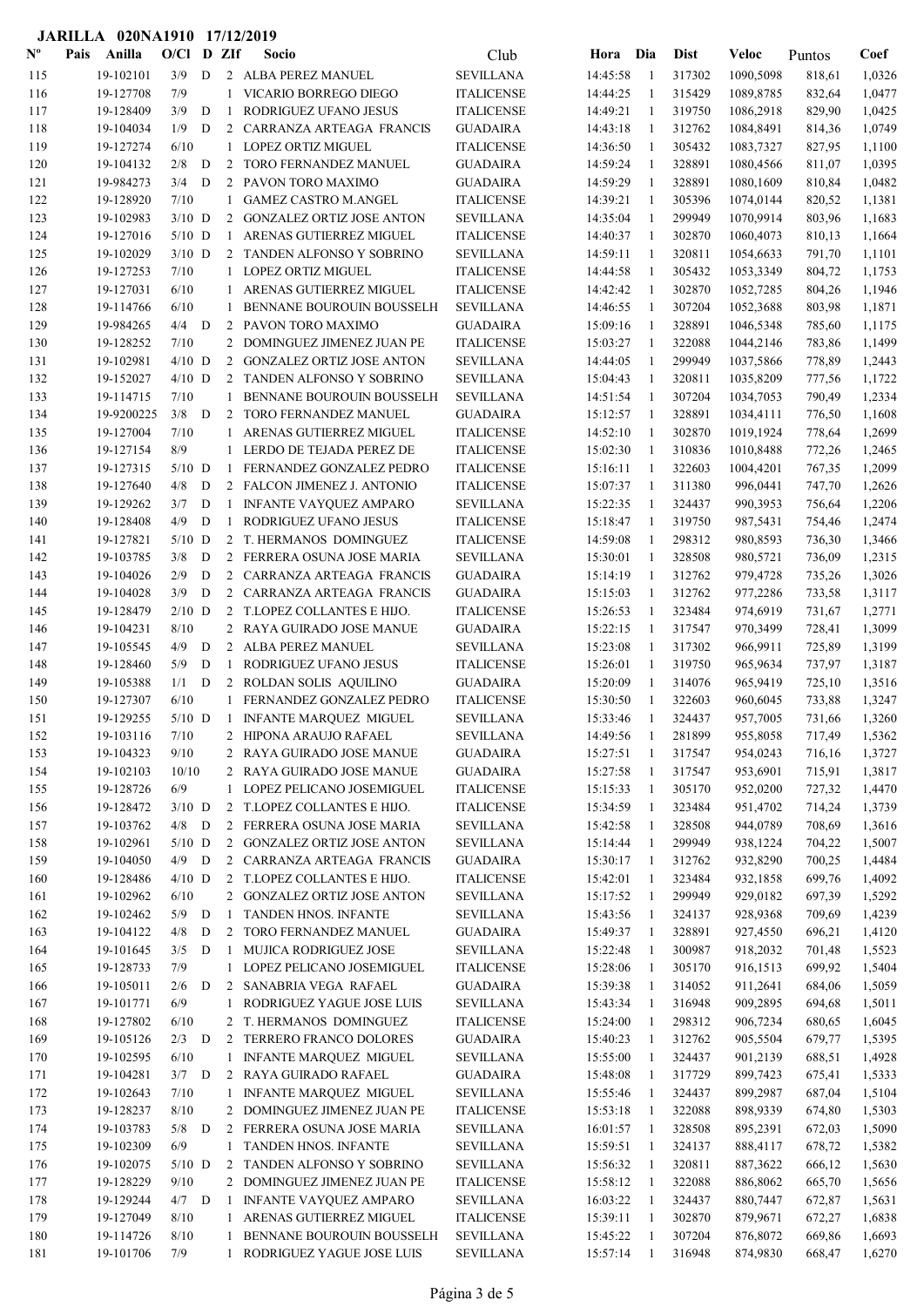|                           | JARILLA 020NA1910 17/12/2019 |                        |              |   |                |                                                        |                                    |                      |              |                  |                      |                  |                  |
|---------------------------|------------------------------|------------------------|--------------|---|----------------|--------------------------------------------------------|------------------------------------|----------------------|--------------|------------------|----------------------|------------------|------------------|
| $\mathbf{N}^{\mathbf{o}}$ | Pais                         | Anilla                 | $O/C1$ D ZIf |   |                | Socio                                                  | Club                               | Hora                 | Dia          | <b>Dist</b>      | <b>Veloc</b>         | Puntos           | Coef             |
| 182                       |                              | 19-127639              | 5/8          | D |                | 2 FALCON JIMENEZ J. ANTONIO                            | <b>ITALICENSE</b>                  | 15:50:59             | -1           | 311380           | 874,7039             | 656,61           | 1,6652           |
| 183                       |                              | 19-128288              | 3/9          | D | $\mathbf{1}$   | RUIZ GARCIA MANUEL                                     | <b>ITALICENSE</b>                  | 16:02:47             | -1           | 319531           | 868,8023             | 663,74           | 1,6317           |
| 184                       |                              | 19-127690              | 8/9          |   | 1              | VICARIO BORREGO DIEGO                                  | <b>ITALICENSE</b>                  | 15:59:18             | -1           | 315429           | 865,8496             | 661,49           | 1,6619           |
| 185                       |                              | 19-127836              | 7/10         |   |                | 2 T. HERMANOS DOMINGUEZ                                | <b>ITALICENSE</b>                  | 15:39:52             | -1           | 298312           | 865,0068             | 649,33           | 1,7668           |
| 186                       |                              | 19-102050              | 3/7          | D | 2              | <b>GONZALEZ RECACHA NATALIA</b>                        | <b>SEVILLANA</b>                   | 16:06:02             | -1           | 320811           | 864,6420             | 649,06           | 1,6518           |
| 187                       |                              | 19-127605              | 6/8          |   |                | 2 FALCON JIMENEZ J. ANTONIO                            | <b>ITALICENSE</b>                  | 15:55:16             | 1            | 311380           | 864,3042             | 648,81           | 1,7110           |
| 188                       |                              | 19-103102              | 8/10         |   | $\mathbf{2}$   | HIPONA ARAUJO RAFAEL                                   | <b>SEVILLANA</b>                   | 15:21:53             | 1            | 281899           | 862,3841             | 647,37           | 1,9000           |
| 189                       |                              | 19-128435              | 6/9          |   | 1              | RODRIGUEZ UFANO JESUS                                  | <b>ITALICENSE</b>                  | 16:05:59             | 1            | 319750           | 861,8986             | 658,47           | 1,6840           |
| 190                       |                              | 19-127685              | 9/9          |   | 1              | VICARIO BORREGO DIEGO                                  | <b>ITALICENSE</b>                  | 16:01:40             | 1            | 315429           | 860,2609             | 657,22           | 1,7161           |
| 191                       |                              | 19-103766              | 6/8          |   |                | 2 FERRERA OSUNA JOSE MARIA                             | <b>SEVILLANA</b>                   | 16:19:33             | -1           | 328508           | 854,2660             | 641,27           | 1,6565           |
| 192                       |                              | 19-102053              | 6/10         |   | 2              | TANDEN ALFONSO Y SOBRINO                               | <b>SEVILLANA</b>                   | 16:10:38             | 1            | 320811           | 854,0536             | 641,11           | 1,7051           |
| 193                       |                              | 19-103770              | 7/8          |   |                | 2 FERRERA OSUNA JOSE MARIA                             | <b>SEVILLANA</b>                   | 16:20:45             | -1           | 328508           | 851,6086             | 639,28           | 1,6738           |
| 194                       |                              | 19-129254              | $5/7$ D      |   | -1             | INFANTE VAYQUEZ AMPARO                                 | <b>SEVILLANA</b>                   | 16:16:29             | 1            | 324437           | 850,4618             | 649,73           | 1,7036           |
| 195                       |                              | 19-102575              | 8/10         |   | 1              | <b>INFANTE MARQUEZ MIGUEL</b>                          | <b>SEVILLANA</b>                   | 16:17:57             | -1           | 324437           | 847,2046             | 647,24           | 1,7124           |
| 196                       |                              | 19-102452              | 7/9          |   | 1              | TANDEN HNOS. INFANTE                                   | <b>SEVILLANA</b>                   | 16:17:54             | -1           | 324137           | 846,5317             | 646,73           | 1,7227           |
| 197                       |                              | 19-104288              | 4/7          | D |                | 2 RAYA GUIRADO RAFAEL                                  | <b>GUADAIRA</b>                    | 16:10:22             | -1           | 317729           | 846,4497             | 635,40           | 1,7665           |
| 198                       |                              | 19-125879              | 7/10         |   | 1              | FERNANDEZ GONZALEZ PEDRO                               | <b>ITALICENSE</b>                  | 16:16:10             | $\mathbf{1}$ | 322603           | 846,3568             | 646,60           | 1,7486           |
| 199                       |                              | 19-127301              | 8/10         |   | 1              | FERNANDEZ GONZALEZ PEDRO                               | <b>ITALICENSE</b>                  | 16:16:27             | $\mathbf{1}$ | 322603           | 845,7281             | 646,12           | 1,7574           |
| 200                       |                              | 19-127283              | 9/10         |   | 1              | FERNANDEZ GONZALEZ PEDRO                               | <b>ITALICENSE</b>                  | 16:16:33             | 1            | 322603           | 845,5065             | 645,95           | 1,7663           |
| 201                       |                              | 19-127292              | 10/10        |   | -1             | FERNANDEZ GONZALEZ PEDRO                               | <b>ITALICENSE</b>                  | 16:16:44             | -1           | 322603           | 845,1004             | 645,64           | 1,7751           |
| 202                       |                              | 19-102481              | 8/9          |   | 1              | TANDEN HNOS. INFANTE                                   | <b>SEVILLANA</b>                   | 16:20:00             | 1            | 324137           | 841,9143             | 643,20           | 1,7755           |
| 203                       |                              | 19-102012              | $4/7$ D      |   | 2              | <b>GONZALEZ RECACHA NATALIA</b>                        | <b>SEVILLANA</b>                   | 16:17:50             | -1           | 320811           | 837,9913             | 629,05           | 1,8028           |
| 204                       |                              | 19-129243              | 9/10         |   | 1              | <b>INFANTE MARQUEZ MIGUEL</b>                          | <b>SEVILLANA</b>                   | 16:24:05             | -1           | 324437           | 833,8496             | 637,04           | 1,7914           |
| 205                       |                              | 19-101787              | 8/9          |   | 1              | RODRIGUEZ YAGUE JOSE LUIS                              | <b>SEVILLANA</b>                   | 16:15:11             | -1           | 316948           | 833,6715             | 636,90           | 1,8427           |
| 206                       |                              | 19-114746              | 9/10         |   | -1             | BENNANE BOUROUIN BOUSSELH                              | <b>SEVILLANA</b>                   | 16:04:42             | -1           | 307204           | 830,9548             | 634,83           | 1,9104           |
| 207                       |                              | 19-102934              | 7/10         |   | 2              | <b>GONZALEZ ORTIZ JOSE ANTON</b>                       | <b>SEVILLANA</b>                   | 15:56:23             | 1            | 299949           | 830,0023             | 623,06           | 1,9661           |
| 208                       |                              | 19-101746              | 9/9          |   | -1             | RODRIGUEZ YAGUE JOSE LUIS                              | <b>SEVILLANA</b>                   | 16:17:06             | -1           | 316948           | 829,4897             | 633,71           | 1,8697           |
| 209                       |                              | 19-102922              | 8/10         |   | 2              | <b>GONZALEZ ORTIZ JOSE ANTON</b>                       | <b>SEVILLANA</b>                   | 15:56:56             | -1           | 299949           | 828,7410             | 622,11           | 1,9851           |
| 210                       |                              | 19-128916              | 8/10         |   | -1             | <b>GAMEZ CASTRO M.ANGEL</b>                            | <b>ITALICENSE</b>                  | 16:03:33             | $\mathbf{1}$ | 305396           | 828,6420             | 633,06           | 1,9591           |
| 211                       |                              | 19-103121              | 9/10         |   | 2              | HIPONA ARAUJO RAFAEL                                   | <b>SEVILLANA</b>                   | 15:36:11             | 1            | 281899           | 826,2391             | 620,23           | 2,1325           |
| 212                       |                              | 19-127617              | 7/8          |   |                | 2 FALCON JIMENEZ J. ANTONIO                            | <b>ITALICENSE</b>                  | 16:12:18             | 1            | 311380           | 825,2849             | 619,52           | 1,9397           |
| 213                       |                              | 19-104942              | 3/6          | D | 2              | SANABRIA VEGA RAFAEL                                   | <b>GUADAIRA</b>                    | 16:15:46             | 1            | 314052           | 824,7886             | 619,14           | 1,9323           |
| 214                       |                              | 19-127249              | 8/9          |   | 1              | LOPEZ PELICANO JOSEMIGUEL<br>2 ALBA PEREZ MANUEL       | <b>ITALICENSE</b>                  | 16:05:22             | 1            | 305170           | 823,9672             | 629,49           | 1,9979           |
| 215                       |                              | 19-102114              | 5/9          | D |                |                                                        | <b>SEVILLANA</b>                   | 16:20:27             | 1            | 317302           | 823,1989             | 617,95           | 1,9304           |
| 216                       |                              | 19-104303              | 6/9          |   |                | 2 ALBA PEREZ MANUEL                                    | <b>SEVILLANA</b>                   | 16:20:33             | -1           | 317302           | 822,9853             | 617,79           | 1,9394           |
| 217                       |                              | 19-103784<br>19-104043 | 8/8<br>5/9   | D | $\overline{2}$ | 2 FERRERA OSUNA JOSE MARIA                             | <b>SEVILLANA</b>                   | 16:34:18<br>16:16:02 | 1<br>-1      | 328508           | 822,7097             | 617,58           | 1,8819<br>1,9858 |
| 218<br>219                |                              | 19-104054              | $6/9$        |   |                | CARRANZA ARTEAGA FRANCIS<br>2 CARRANZA ARTEAGA FRANCIS | <b>GUADAIRA</b><br><b>GUADAIRA</b> | 16:16:03             | 1            | 312762<br>312762 | 820,8258<br>820,7899 | 616,17<br>616,14 | 1,9949           |
| 220                       |                              | 19-127876              | 8/10         |   |                | 2 T. HERMANOS DOMINGUEZ                                | <b>ITALICENSE</b>                  | 15:58:41             | 1            | 298312           | 820,2521             | 615,74           | 2,1011           |
| 221                       |                              | 19-127277              | 9/9          |   |                | 1 LOPEZ PELICANO JOSEMIGUEL                            | <b>ITALICENSE</b>                  | 16:07:24             | -1           | 305170           | 819,4683             | 626,05           | 2,0632           |
| 222                       |                              | 19-128422              | 7/9          |   | 1              | RODRIGUEZ UFANO JESUS                                  | <b>ITALICENSE</b>                  | 16:28:15             | -1           | 319750           | 813,0960             | 621,19           | 1,9780           |
| 223                       |                              | 19-102141              | 7/9          |   |                | 2 ALBA PEREZ MANUEL                                    | SEVILLANA                          | 16:28:32             | -1           | 317302           | 806,2900             | 605,26           | 2,0023           |
| 224                       |                              | 19-128281              | 4/9          | D | -1             | RUIZ GARCIA MANUEL                                     | <b>ITALICENSE</b>                  | 16:32:31             | $\mathbf{1}$ | 319531           | 803,8179             | 614,10           | 1,9972           |
| 225                       |                              | 19-128943              | 9/10         |   | $\mathbf{1}$   | <b>GAMEZ CASTRO M.ANGEL</b>                            | <b>ITALICENSE</b>                  | 16:17:34             | 1            | 305396           | 798,2818             | 609,87           | 2,0990           |
| 226                       |                              | 19-128285              | 5/9          | D | -1             | RUIZ GARCIA MANUEL                                     | <b>ITALICENSE</b>                  | 16:36:07             | 1            | 319531           | 796,6036             | 608,59           | 2,0151           |
| 227                       |                              | 19-128451              | 8/9          |   | 1              | RODRIGUEZ UFANO JESUS                                  | <b>ITALICENSE</b>                  | 16:36:38             | $\mathbf{1}$ | 319750           | 796,1242             | 608,22           | 2,0226           |
| 228                       |                              | 19-102147              | 8/9          |   |                | 2 ALBA PEREZ MANUEL                                    | SEVILLANA                          | 16:36:27             | -1           | 317302           | 790,3898             | 593,32           | 2,0472           |
| 229                       |                              | 19-128956              | 10/10        |   | $\mathbf{1}$   | <b>GAMEZ CASTRO M.ANGEL</b>                            | <b>ITALICENSE</b>                  | 16:21:25             | -1           | 305396           | 790,3282             | 603,79           | 2,1363           |
| 230                       |                              | 19-104160              | $5/8$ D      |   |                | 2 TORO FERNANDEZ MANUEL                                | <b>GUADAIRA</b>                    | 16:52:17             | 1            | 328891           | 788,1719             | 591,66           | 1,9924           |
| 231                       |                              | 19-127613              | 8/8          |   |                | 2 FALCON JIMENEZ J. ANTONIO                            | <b>ITALICENSE</b>                  | 16:30:19             | 1            | 311380           | 787,6723             | 591,28           | 2,1136           |
| 232                       |                              | 19-105127              | $3/3$ D      |   | 2              | TERRERO FRANCO DOLORES                                 | <b>GUADAIRA</b>                    | 16:34:28             | -1           | 312762           | 782,9489             | 587,74           | 2,1133           |
| 233                       |                              | 19-102930              | 9/10         |   | $\overline{2}$ | <b>GONZALEZ ORTIZ JOSE ANTON</b>                       | <b>SEVILLANA</b>                   | 16:18:17             | -1           | 299949           | 782,5777             | 587,46           | 2,2131           |
| 234                       |                              | 19-101557              | 10/10        |   | 1              | BENNANE BOUROUIN BOUSSELH                              | <b>SEVILLANA</b>                   | 16:28:14             | -1           | 307204           | 781,2257             | 596,84           | 2,1701           |
| 235                       |                              | 19-128498              | $5/10$ D     |   |                | 2 T.LOPEZ COLLANTES E HIJO.                            | <b>ITALICENSE</b>                  | 16:49:50             | $\mathbf{1}$ | 323484           | 779,7927             | 585,37           | 2,0697           |
| 236                       |                              | 19-127241              | 8/10         |   | $\mathbf{1}$   | LOPEZ ORTIZ MIGUEL                                     | <b>ITALICENSE</b>                  | 16:32:51             | 1            | 305432           | 767,7064             | 586,51           | 2,2014           |
| 237                       |                              | 19-9011526             | 7/9          |   |                | 2 CARRANZA ARTEAGA FRANCIS                             | <b>GUADAIRA</b>                    | 16:44:19             | 1            | 312762           | 764,1077             | 573,59           | 2,1589           |
| 238                       |                              | 19-104348              | $1/1$ D      |   |                | 2 IGLESIAS CRESPO JOAQUÍN                              | $\operatorname{GUADAIRA}$          | 17:37:34             | 1            | 348513           | 753,4330             | 565,58           | 1,9456           |
| 239                       |                              | 19-128484              | 6/10         |   |                | 2 T.LOPEZ COLLANTES E HIJO.                            | <b>ITALICENSE</b>                  | 17:05:18             | 1            | 323484           | 751,7639             | 564,33           | 2,1049           |
| 240                       |                              | 19-127275              | 9/10         |   |                | 1 LOPEZ ORTIZ MIGUEL                                   | <b>ITALICENSE</b>                  | 16:42:37             | -1           | 305432           | 749,3119             | 572,46           | 2,2387           |
| 241                       |                              | 19-103119              | 10/10        |   |                | 2 HIPONA ARAUJO RAFAEL                                 | <b>SEVILLANA</b>                   | 16:13:33             | -1           | 281899           | 744,6810             | 559,01           | 2,4357           |
| 242                       |                              | 19-128297              | 6/9          |   | $\mathbf{1}$   | RUIZ GARCIA MANUEL                                     | <b>ITALICENSE</b>                  | 17:04:41             | -1           | 319531           | 743,6430             | 568,12           | 2,1577           |
| 243                       |                              | 19-104945              | $4/6$ D      |   |                | 2 SANABRIA VEGA RAFAEL                                 | <b>GUADAIRA</b>                    | 16:57:45             | -1           | 314052           | 742,8788             | 557,66           | 2,2044           |
| 244                       |                              | 19-104110              | 6/8          |   |                | 2 TORO FERNANDEZ MANUEL                                | <b>GUADAIRA</b>                    | 17:18:07             | -1           | 328891           | 742,2221             | 557,16           | 2,1136           |
| 245                       |                              | 19-127271              | 10/10        |   | $\mathbf{1}$   | <b>LOPEZ ORTIZ MIGUEL</b>                              | <b>ITALICENSE</b>                  | 16:54:49             | -1           | 305432           | 727,5366             | 555,82           | 2,2853           |
| 246                       |                              | 19-127021              | 9/10         |   | $\mathbf{1}$   | ARENAS GUTIERREZ MIGUEL                                | <b>ITALICENSE</b>                  | 16:52:20             | $\mathbf{1}$ | 302870           | 725,7268             | 554,44           | 2,3140           |
| 247                       |                              | 19-128284              | 7/9          |   | $\mathbf{1}$   | RUIZ GARCIA MANUEL                                     | <b>ITALICENSE</b>                  | 17:16:53             | 1            | 319531           | 723,1117             | 552,44           | 2,2023           |
| 248                       |                              | 19-128500              | 7/10         |   |                | 2 T.LOPEZ COLLANTES E HIJO.                            | <b>ITALICENSE</b>                  | 17:26:29             | 1            | 323484           | 716,4916             | 537,85           | 2,1842           |